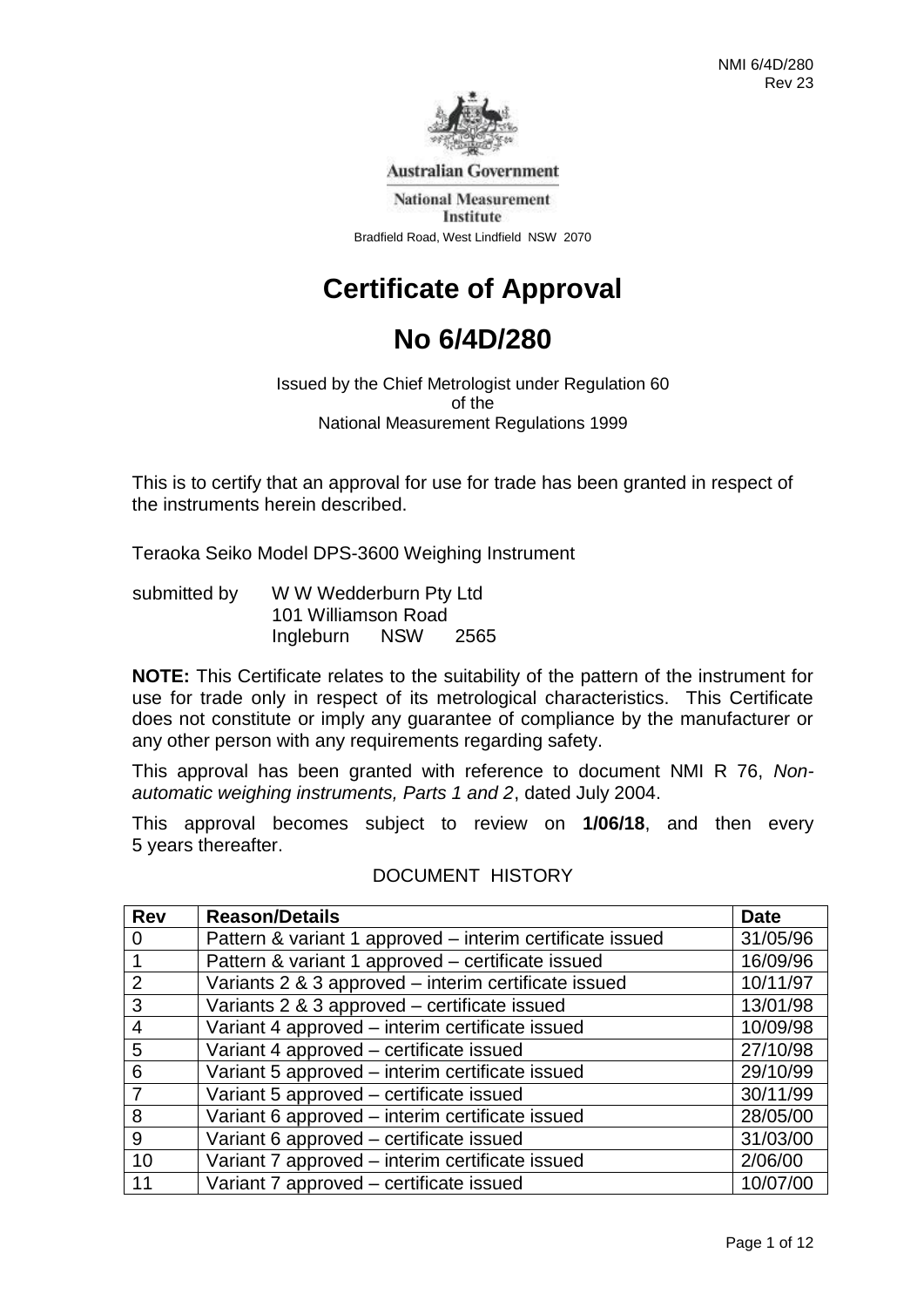| <b>Rev</b> | <b>Reason/Details</b>                                         | <b>Date</b> |
|------------|---------------------------------------------------------------|-------------|
| 12         | Variant 5 amended (additional model) – notification of change | 31/10/00    |
|            | issued                                                        |             |
| 13         | Variant 8 approved - interim certificate issued               | 21/02/01    |
| 14         | Variant 8 approved - certificate issued                       | 5/03/01     |
| 15         | Variants 9 & 10 approved – interim certificate issued         | 21/02/01    |
| 16         | Variants 9 & 10 approved - certificate issued                 | 17/05/01    |
| 17         | Pattern amended (additional Condition of Approval) -          | 22/04/02    |
|            | notification of change issued                                 |             |
| 18         | Pattern & variants 1 to 10 reviewed – notification of change  | 18/06/02    |
|            | issued                                                        |             |
| 19         | Variant 11 approved – interim certificate issued              | 31/10/02    |
| 20         | Variant 11 approved - certificate issued                      | 26/11/02    |
| 21         | Variant 4 amended (a load cell capacity) – notification of    | 22/03/06    |
|            | change issued                                                 |             |
| 22         | Pattern & variants 1 to 11 reviewed – notification of change  | 1/08/07     |
|            | issued                                                        |             |
| 23         | Pattern & variants 1 to 11 reviewed & updated – certificate   | 10/10/13    |
|            | issued                                                        |             |
|            |                                                               |             |

Document History (cont…)

### CONDITIONS OF APPROVAL

### **General**

Instruments purporting to comply with this approval shall be marked with pattern approval number 'NMI (or NSC) 6/4D/280' and only by persons authorised by the submittor.

It is the submittor's responsibility to ensure that all instruments marked with this approval number are constructed as described in the documentation lodged with the National Measurement Institute (NMI) and with the relevant Certificate of Approval and Technical Schedule. Failure to comply with this Condition may attract penalties under Section 19B of the National Measurement Act and may result in cancellation or withdrawal of the approval, in accordance with document NMI P 106.

Auxiliary devices used with this instrument shall comply with the requirements of General Supplementary Certificates No S1/0/A or No S1/0B.

This approval shall NOT be used in conjunction with General Certificate No 6B/0.

Signed by a person authorised by the Chief Metrologist to exercise their powers under Regulation 60 of the *National Measurement Regulations 1999*.

Dr A Rawlinson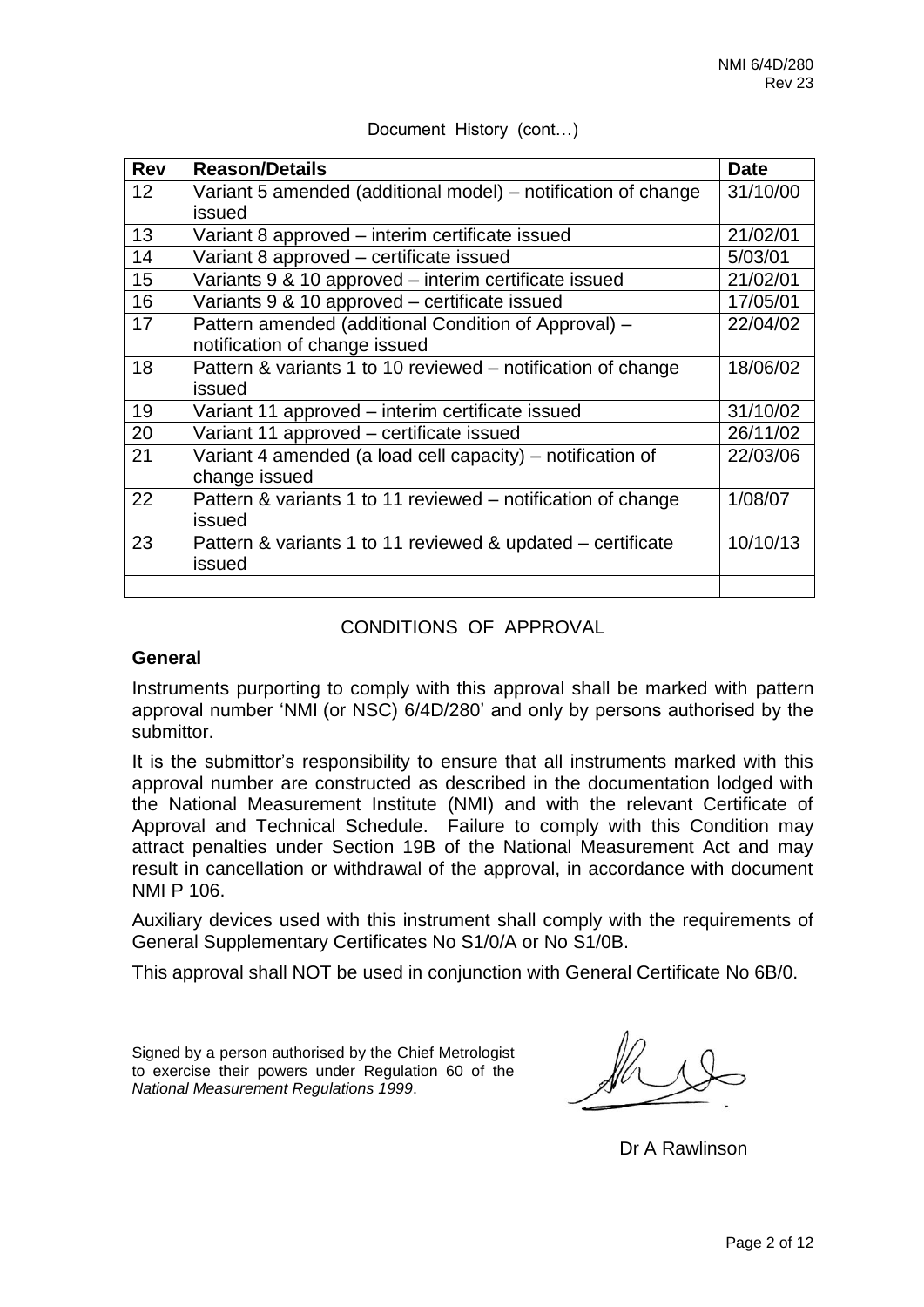### TECHNICAL SCHEDULE No 6/4D/280

### **1. Description of Pattern approved on 31/05/96**

# **re-approved 14/06/02**

A Teraoka model DPS-3600 class  $I\!\!\!\!D$  non-automatic multi-interval self-indicating price-computing weighing instrument (Figure 1) with a verification scale interval *e<sup>1</sup>* of 0.002 kg for up to 6 kg and with a verification scale interval *e<sup>2</sup>* of 0.005 kg from 6 kg to 15 kg.

Instruments have unit price to \$9999.99/kg, price to \$9999.99, a product look up (PLU) facility, and may be fitted with output sockets (output interfacing capability) for the connection of auxiliary and/or peripheral devices.

Instruments have an alphanumeric display and are fitted with either one or two integral label printers.

### **1.1 Zero**

Zero is automatically corrected to within +0.25*e<sup>1</sup>* whenever power is applied and whenever the instrument comes to rest within 0.5 $e_1$  of zero.

The initial zero-setting device has a nominal range of not more than 20% of the maximum capacity of the instrument.

### **1.2 Tare**

A semi-automatic subtractive tare device and/or pre-set subtractive tare device, each of up to 0.998 kg maximum capacity, may be fitted.

The tare value in use is displayed adjacent to the weight value display on the instruments' alphanumeric display.

Pre-set tare values may be associated with product look up (PLU) items.

### **1.3 Levelling**

The instrument is provided with adjustable feet and adjacent to the level indicator is a notice advising that the instrument must be level when in use.

### **1.4 Display Check**

A display check is initiated whenever power is applied.

### **1.5 Verification Provision**

Provision is made for the application of a verification mark.

### **1.6 Sealing Provision**

Provision is made for destructible labels placed either over one or more casing retaining screws or over the join of the casing halves.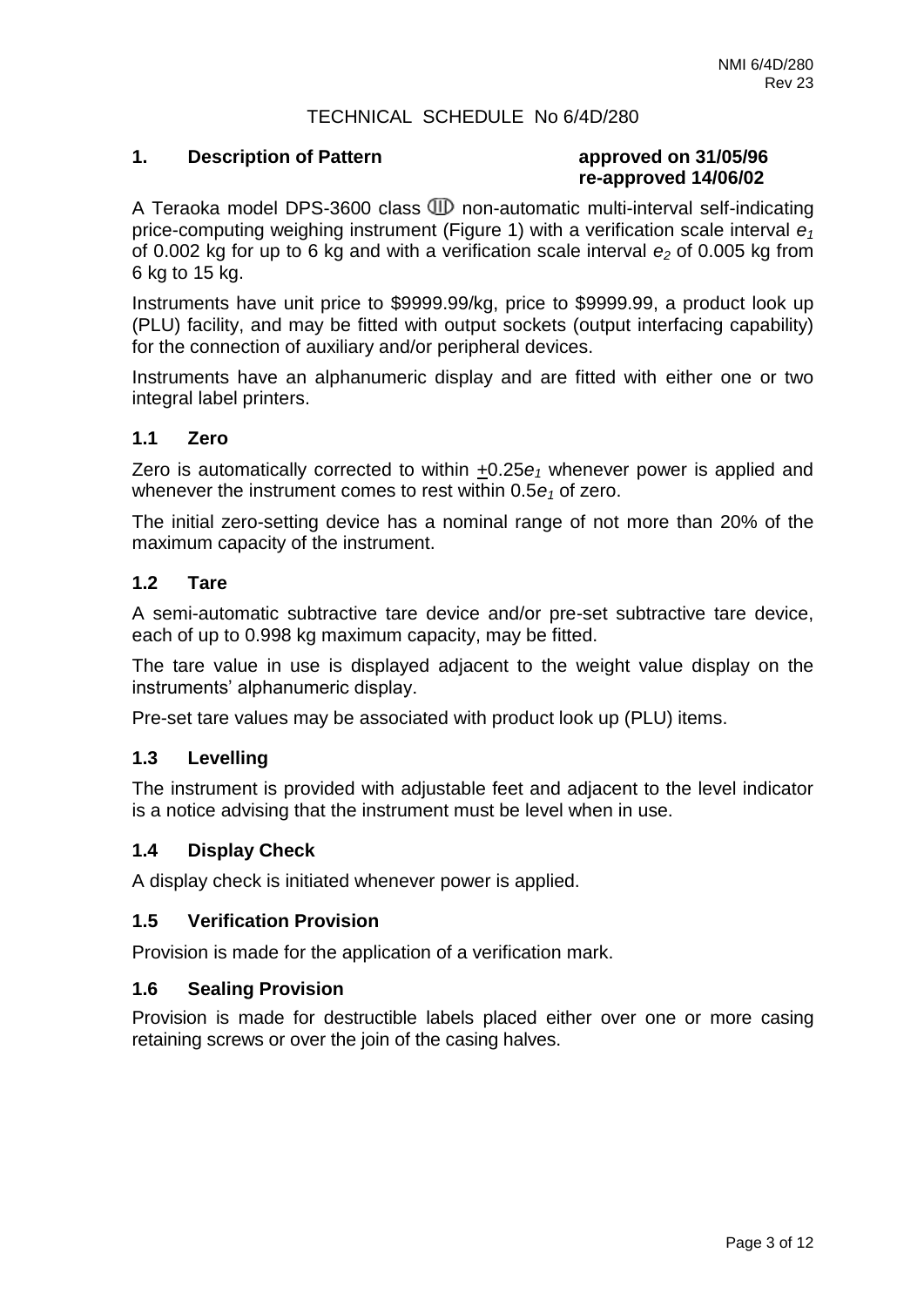### **1.7 Descriptive Markings and Notices**

Instruments are marked with the following data, together in one location, in the form shown at right:

| Manufacturer's mark, or name written in full | Teraoka                |
|----------------------------------------------|------------------------|
| Name or mark of manufacturer's agent         | <b>WEDDERBURN</b>      |
| Indication of accuracy class                 | CIID                   |
| Pattern approval number for the instrument   | NMI (or NSC 6/4D/280   |
| Maximum capacity                             | <i>Max</i> / g or kg # |
| Minimum capacity                             | <i>Min</i> g or kg #   |
| Verification scale interval                  | $e =$ / g or kg #      |
| Maximum subtractive tare                     | $T = -$ g or kg        |
| Serial number of the instrument              |                        |

# These markings are also shown near the display of the result if they are not already located there.

In addition, instruments are marked NOT TO BE USED FOR TRADING DIRECT WITH THE PUBLIC, or similar wording.

### **2. Description of Variant 1 approved on 31/05/96**

The model DPS-3600XT (Figure 2) which is similar to the pattern but in a different housing and with only one integral label printer.

### **3. Description of Variant 2 approved on 10/11/97**

With certain alternative Teraoka baseworks as listed below replacing the DPS-3600 basework of the pattern.

| <b>Basework Model</b>       |            | S-AK            | S-AK            | S-AK            |
|-----------------------------|------------|-----------------|-----------------|-----------------|
| Maximum capacity            |            | 6 kg            | $15$ kg         | 30 kg           |
| Maximum capacity            | Low range  | 3 <sub>kg</sub> | 6 kg            | $15$ kg         |
|                             | High range | 6 kg            | $15$ kg         | 30 kg           |
| Verification scale interval | Low range  | $0.001$ kg      | $0.002$ kg      | $0.005$ kg      |
|                             | High range | $0.002$ kg      | $0.005$ kg      | 0.010 kg        |
| Maximum tare capacity       |            | 2.999 kg        | 5.998 kg        | 9.995 kg        |
| Load cell model             |            | N6              | N <sub>15</sub> | N <sub>30</sub> |

### **4. Description of Variant 3 approved on 1/5/07**

The pattern or variants with the basework incorporated in an automated weigh/ wrap/labeller, and known as a model AW-3600 instrument (Figure 3).

Instruments are approved for static weighing only, with a maximum weighing rate of 30 packs per minute.

### **5. Description of Variant 4 approved on 10/09/98**

Certain baseworks of this approval (Table 1) used with a compatible NMIapproved (by Supplementary Certificate) indicator provided the conditions set out below are met.

Instruments may be known according to their basework or their indicator model number, e.g. an instrument comprising a model S-AK 15 basework and a model DI-160 indicator, may be known as either a model S-AK 15 or as a model DI-160.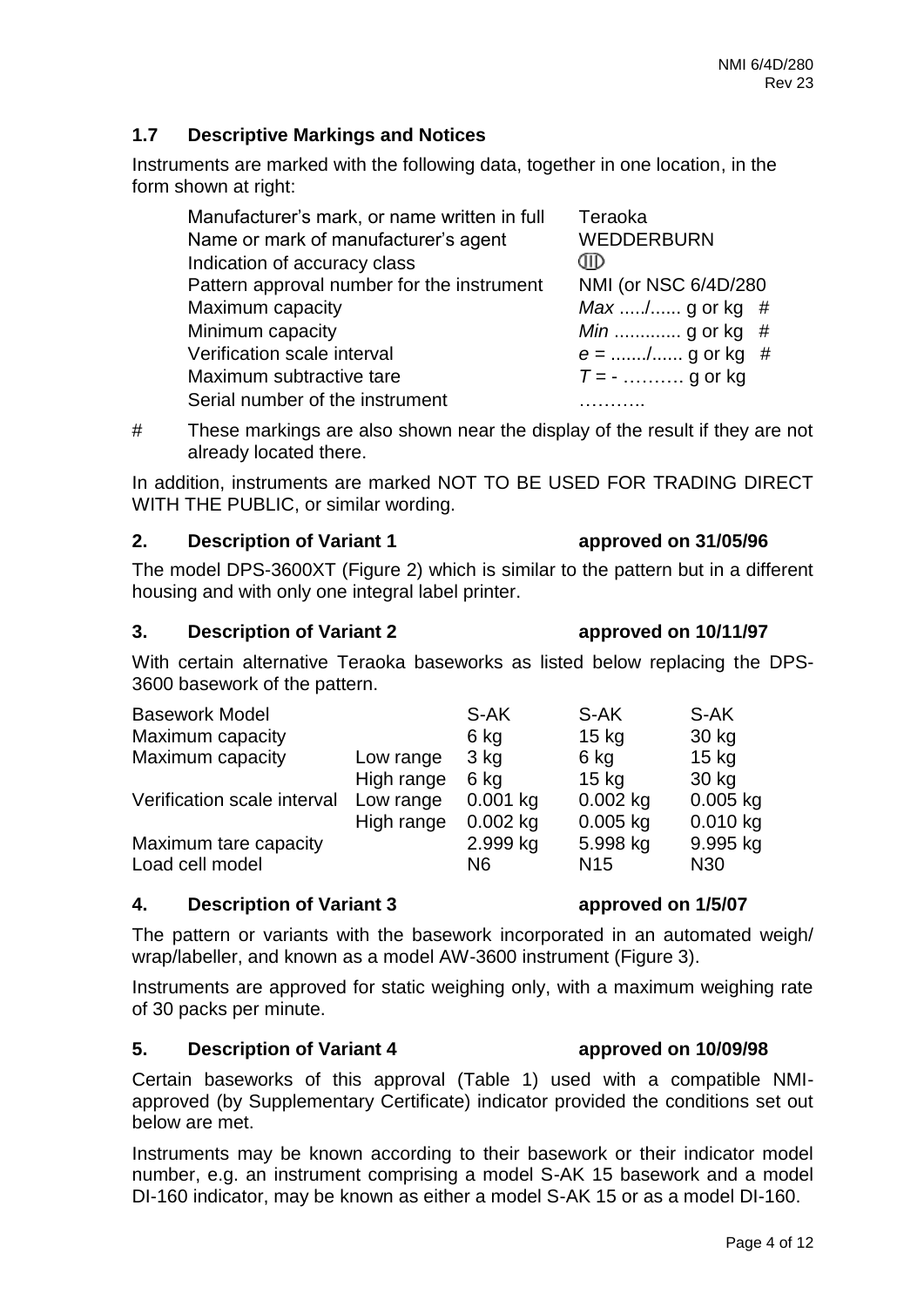The approved baseworks and their limiting characteristics are given in Table 1.

The conditions to be met are:

- The excitation voltage used is within the range approved for the baseworks.
- The maximum load applied to the basework (live load plus any dead load)  $\bullet$ does not exceed the load cell maximum capacity.
- The verification scale interval ( $e_1$  for multi-interval) is not less than the minimum value specified (for single or multi-interval operation as applicable).
- The number of verification scale intervals is less than or equal to the  $n_{max}$ value specified.
- The signal voltage per verification scale interval is no less than the minimum sensitivity value per verification scale interval for the indicator (as specified in the approval documentation for the indicator), i.e.

Indicator Sensitivity < 1000  $\times$  Ex  $\times$  LC\_Sens  $\times$  e / Emax

where  $Ex = Excitation from indicator (V)$ 

 $LC$ \_Sens = Load cell sensitivity (mV/V)

Emax = Load cell maximum capacity (nominal) (kg)

 $e$  = verification scale interval of the instrument (kg). For multi-interval instruments use e1.

Indicator Sensitivity = Minimum sensitivity value per verification scale interval for the indicator  $(uV)$ 

### **6. Description of Variant 5 approved on 29/10/99**

The pattern or variants (of 6 kg or 15 kg maximum capacity) with the basework incorporated in a weigh/wrap/labeller, and known as a model AW-3600CP.

Instruments may be fitted with either a single label printer or dual printers as shown in Figure 4.

Instruments are approved for static weighing only, with a maximum weighing rate of 30 packs per minute.

Note that the maximum weight of packages that can be wrapped may be less than the maximum weighing capacity.

Instruments in which the labels are applied automatically to the packages are known as model AW-3600CP Auto.

### **7. Description of Variant 6 approved on 28/02/00**

Certain baseworks of the Teraoka Seiko S-YC series (Table 2). These baseworks are intended as replacements for the S-AK series of variant 4, and may be used with a compatible NMI-approved (by Supplementary Certificate) indicator provided the conditions set out below are met.

Instruments may be known according to their basework or their indicator model number, e.g. an instrument comprising a model S-YC 15 basework and a model DI-160 indicator, may be known as either a model S-YC 15 or as a model DI-160.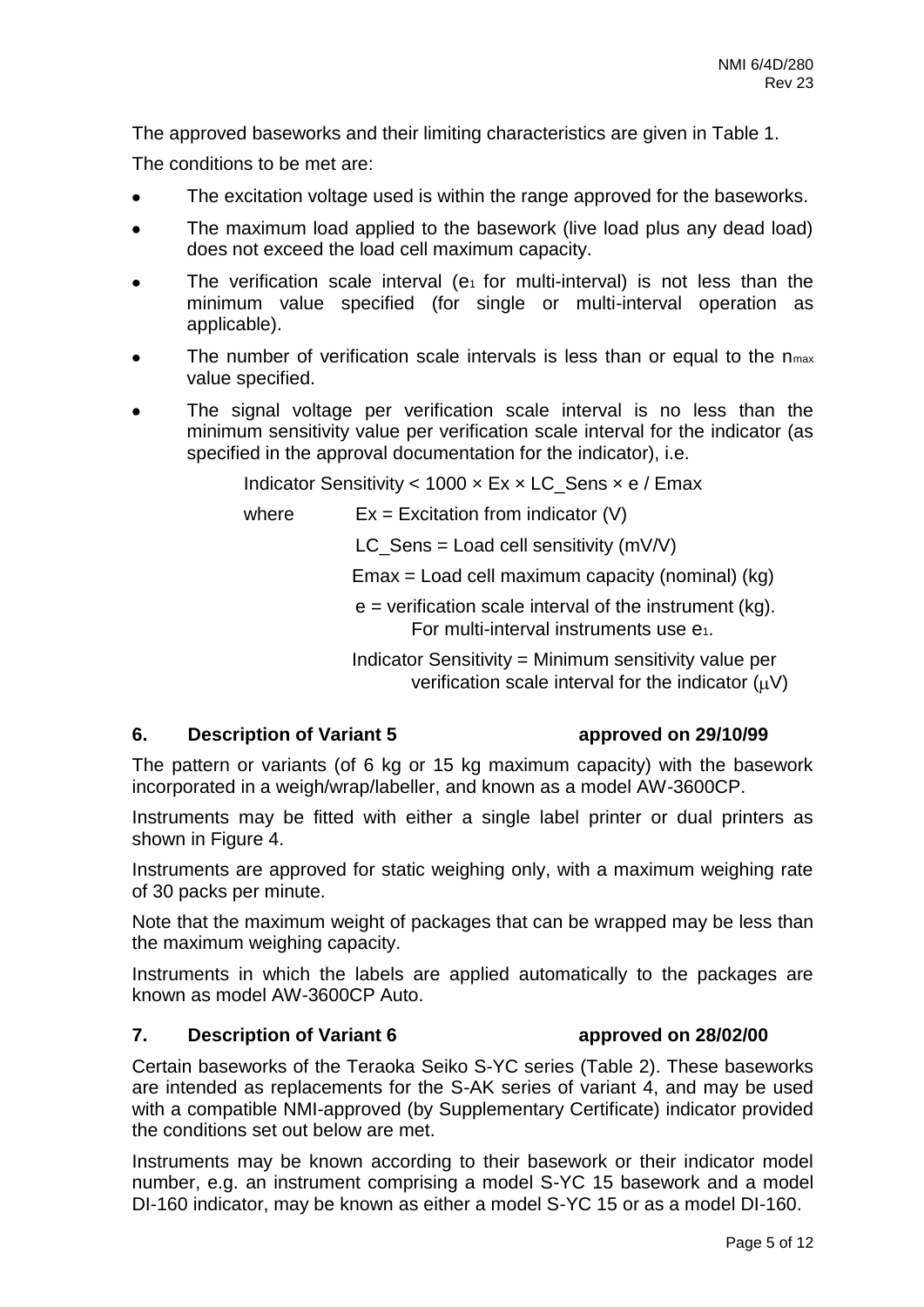The approved baseworks and their limiting characteristics are given in Table 2.

The conditions to be met are:

- The excitation voltage used is within the range approved for the baseworks.
- The maximum load applied to the basework (live load plus any dead load) does not exceed the load cell maximum capacity.
- The verification scale interval ( $e_1$  for multi-interval) is not less than the minimum value specified (for single or multi-interval operation as applicable).
- The number of verification scale intervals is less than or equal to the n<sub>max</sub> value specified.
- The signal voltage per verification scale interval is no less than the minimum sensitivity value per verification scale interval for the indicator (as specified in the approval documentation for the indicator, i.e.

Indicator Sensitivity  $<$  1000  $\times$  Ex  $\times$  LC Sens  $\times$  e / Emax

where  $Ex = Excitation from indicator (V)$ 

LC Sens = Load cell sensitivity (mV/V)

Emax = Load cell maximum capacity (nominal) (kg)

 $e$  = verification scale interval of the instrument (kg). For multi-interval instruments use  $e_1$ .

Indicator Sensitivity = Minimum sensitivity value per verification scale interval for the indicator  $(uV)$ 

### **8. Description of Variant 7 approved on 2/06/00**

The pattern or variants (of 6 kg or 15 kg maximum capacity) with the basework incorporated in a weigh/wrap/labeller. Instruments are known as a model FX-3600 having a maximum platform size of 230 mm  $\times$  300 mm or as a model FX-3600XL having a maximum platform size of 230 mm  $\times$  350 mm (Figure 5).

Instruments may be fitted with either a single label printer or dual printers.

### **9. Description of Variant 8 approved on 21/02/01**

The Teraoka Seiko model AW-3600 SMART weigh/wrap/labeller (Figure 6).

The AW-3600 SMART is available in single-interval or multi-interval models in accordance with Table 3 below.

Instruments are approved for static weighing only, with a maximum weighing rate of 30 packs per minute.

Note that the maximum weight of packages that can be wrapped may be less than the maximum (weighing) capacity listed in Table 3.

### **10. Description of Variant 9 approved on 3/05/01**

The Teraoka Seiko model AW-3600 weigh/wrap/labeller as described in variant 3 but with up to three label printers in addition to the two printers shown in Figure 3.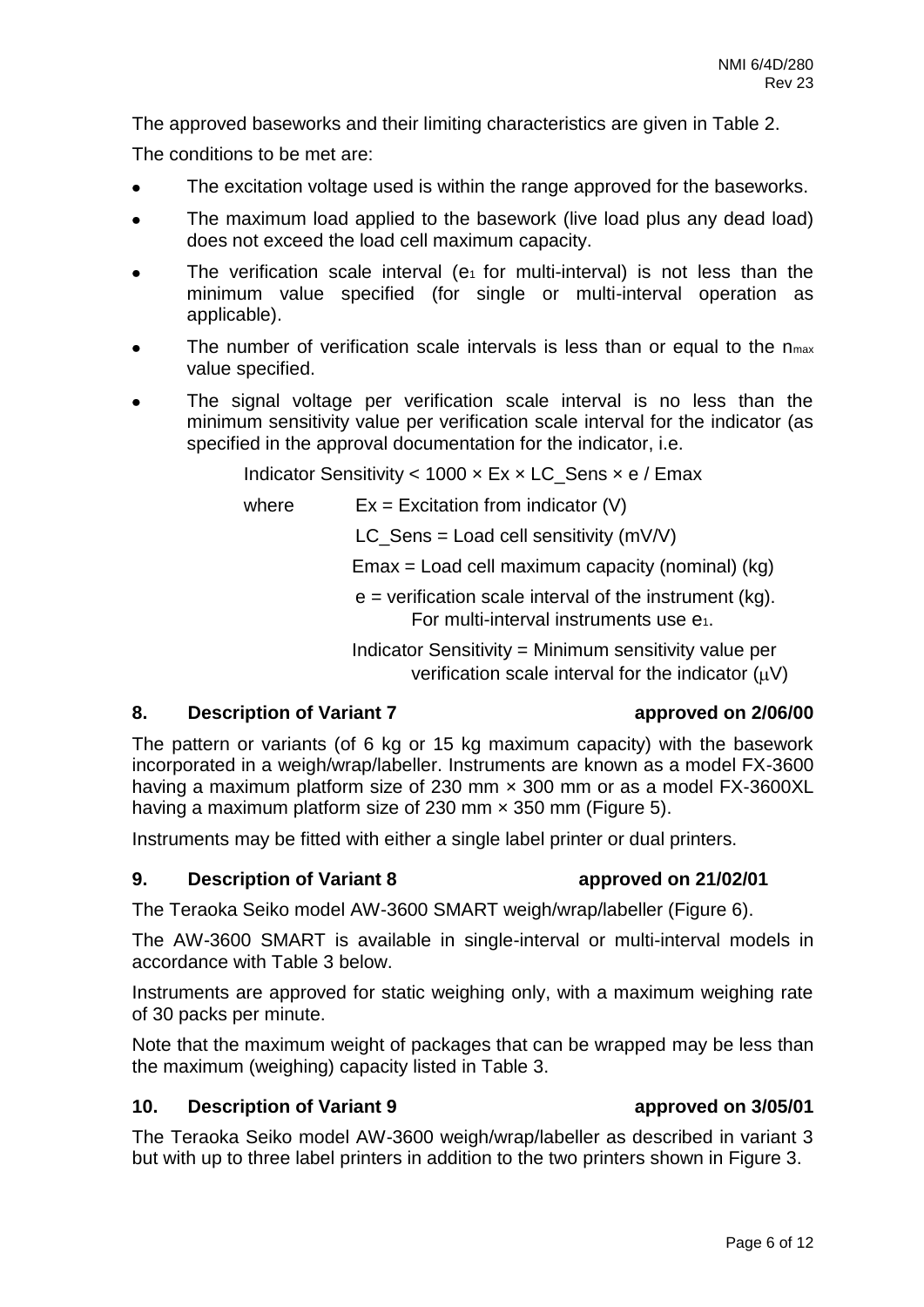### **11. Description of Variant 10 approved on 3/05/01**

The Teraoka Seiko model AW-3600CPR weigh/wrap/labeller which is similar to the model AW-3600CP Auto described in variant 5 but with a rear package exit rather than the front exit shown in Figure 4. Instruments may also be fitted with additional package return systems not shown in Figure 4.

### **12. Description of Variant 11 approved on 31/10/02**

The pattern or variants 1, 2, 4 or 6 with the basework incorporated in a weighing and wrapping instrument, and known as a Teraoka Seiko model AW-3600Pi.

Instruments may be fitted with two label printers as shown in Figure 7. Alternatively, instruments may use the indicator/printer (single printer) unit from the Teraoka Seiko model DPS-3600XT approved in variant 1 and shown in Figure 2.

The instrument is a non-automatic weighing instrument and labels are applied manually.

Note that the maximum weight of packages that can be wrapped may be less than the maximum weighing capacity.

| <b>Baseworks</b>                                                                               | 6 kg<br>S-AK 6<br>$(S-WP 6)$           | 15 kg<br>S-AK 15<br>(S-WP 15)          | 30 kg<br><b>S-AK 30</b><br><b>S-AK 25</b> |
|------------------------------------------------------------------------------------------------|----------------------------------------|----------------------------------------|-------------------------------------------|
| Basework Maximum Capacity (kg)                                                                 | 6                                      | 15                                     | 30                                        |
| Maximum Platform Sizes (mm)                                                                    | $284 \times 371$<br>$(246 \times 336)$ | $284 \times 371$<br>$(246 \times 336)$ | $284 \times 371$                          |
| <b>Load Cell Used</b>                                                                          | N <sub>6</sub>                         | N15                                    | N30                                       |
| Load Cell Maximum Capacity Emax (kg)                                                           | 9                                      | 22.5                                   | 45                                        |
| nmax                                                                                           | 3000                                   | 3000                                   | 3000                                      |
| Minimum Verification Scale Interval<br>Value for (kg) single interval or<br>Multi-interval use | 0.001                                  | 0.002                                  | 0.005                                     |
| Output Rating at Emax (mV/V)                                                                   | $1.5\,$                                | 1.5                                    | 1.5                                       |
| Input Impedance (ohms)                                                                         | 430                                    | 430                                    | 430                                       |
| Excitation Voltage (V)                                                                         | $5 - 20$                               | $5 - 20$                               | $5 - 20$                                  |
| Cable Lengths (+0.1m) (m)                                                                      | $0.5$ to $3.0$ (#)                     | 0.5 to 3.0 (#) 0.5 to 3.0 (#)          |                                           |
| Number of Leads (plus shield)                                                                  | 4                                      | 4                                      | 4                                         |

TABLE 1 – Approved Baseworks and Their Limiting Characteristics (Variant 4)

(#) The cable length supplied with the basework shall not be shortened.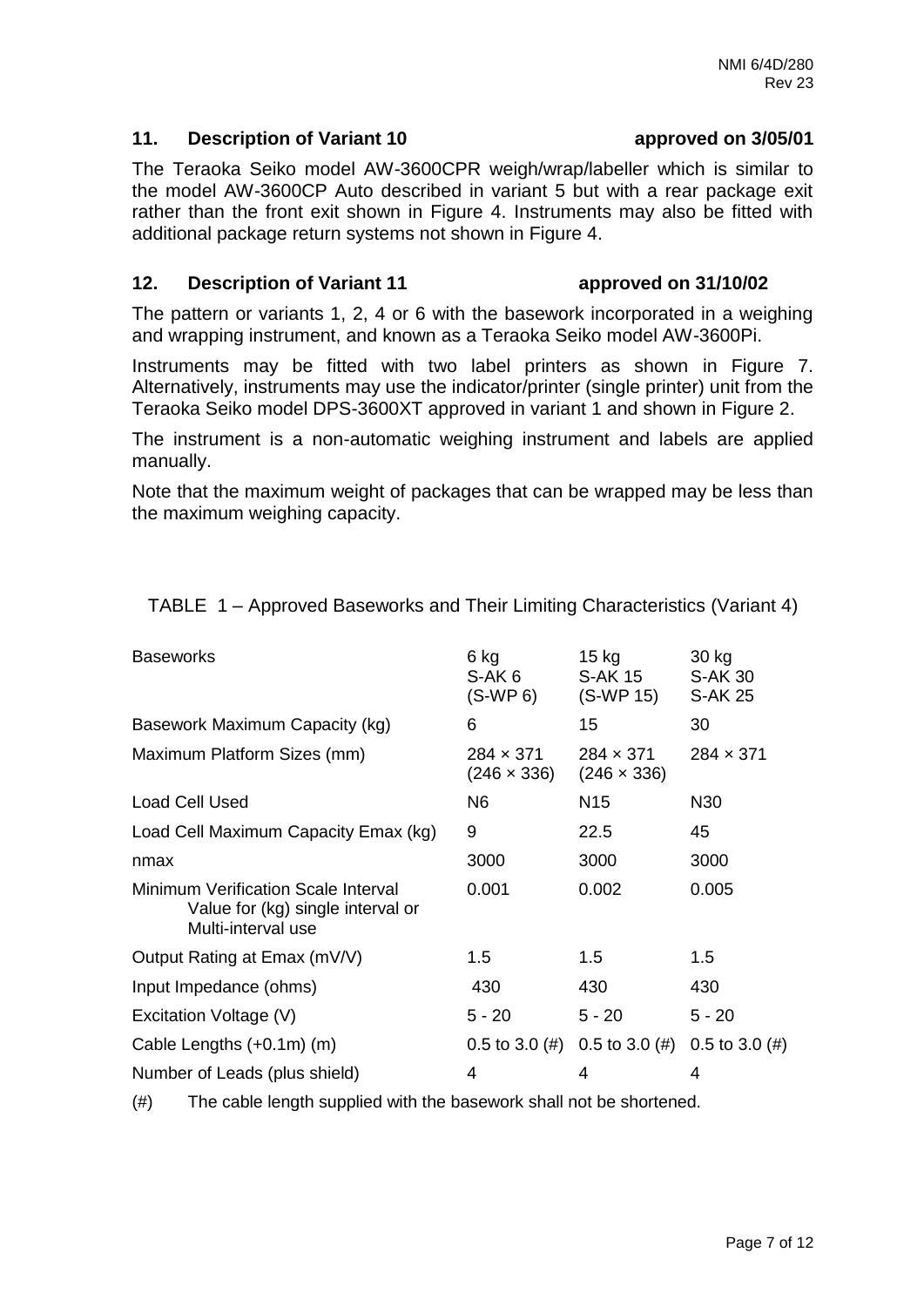TABLE 2 – Approved Baseworks and Their Limiting Characteristics (Variant 6)

| <b>Baseworks</b>                                                                               | 6 kg<br>$S-YC6$    | $15$ kg<br><b>S-YC15</b> | 30 kg<br>S-YC 30  |
|------------------------------------------------------------------------------------------------|--------------------|--------------------------|-------------------|
| Basework Maximum Capacity (kg)                                                                 | 6                  | 15                       | 30                |
| Maximum Platform Sizes (mm)                                                                    | $341 \times 284$   | $341 \times 284$         | $341 \times 284$  |
| Load Cell Used                                                                                 | K6                 | K <sub>15</sub>          | K30               |
| Load Cell Maximum Capacity Emax (kg)                                                           | 9                  | 23                       | 45                |
| nmax                                                                                           | 3000               | 3000                     | 3000              |
| Minimum Verification Scale Interval<br>Value for (kg) single interval or<br>Multi-interval use | 0.001              | 0.002                    | 0.005             |
| Output Rating at Emax (mV/V)                                                                   | $1.5\,$            | 1.5                      | 1.5               |
| Input Impedance (ohms)                                                                         | 430                | 430                      | 430               |
| Maximum Excitation Voltage (V)                                                                 | 12                 | 12                       | 12                |
| Cable Lengths $(+0.1m)$ (m)                                                                    | $0.5$ to $3.0$ (#) | $0.5$ to $3.0$ (#)       | 0.5 to 3.0 $(\#)$ |
| Number of Leads (plus shield)                                                                  | 4                  | 4                        | 4                 |

(#) The cable length supplied with the basework shall not be shortened.

TABLE 3 – Limiting Characteristics of the AW-3600 SMART Series (Variant 8)

| onigio intorval modolo                                                   |                         |                                |                                     |
|--------------------------------------------------------------------------|-------------------------|--------------------------------|-------------------------------------|
| Maximum capacity<br>Verification scale interval<br>Maximum tare capacity |                         | 6 kg<br>$0.002$ kg<br>0.998 kg | $15$ kg<br>$0.005$ kg<br>$0.995$ kg |
| Multi-interval models                                                    |                         |                                |                                     |
| Maximum capacity<br>Maximum capacity                                     | Low range<br>High range | 6 kg<br>3 kg<br>6 kg           | $15$ kg<br>6 kg<br>$15$ kg          |
| Verification scale interval                                              | Low range<br>High range | $0.001$ kg<br>$0.002$ kg       | $0.002$ kg<br>$0.005$ kg            |
| Maximum tare capacity                                                    |                         | $0.999$ kg                     | $0.998$ kg                          |
| Load cell model                                                          |                         | N6                             | N <sub>15</sub>                     |
|                                                                          |                         |                                |                                     |

### TEST PROCEDURE No 6/4D/280

Instruments shall be tested in accordance with any relevant tests specified in the National Instrument Test Procedures.

The instrument shall not be adjusted to anything other than as close as practical to zero error, even when these values are within the maximum permissible errors.

### **Maximum Permissible Errors**

Single-interval models

The maximum permissible errors are specified in Schedule 1 of the *National Trade Measurement Regulations 2009*.

For multi-interval instruments with verification scale intervals of  $e_1$ ,  $e_2$  ..., apply  $e_1$ for zero adjustment, and maximum permissible errors apply  $e_1$ ,  $e_2$  ..., as applicable for the load.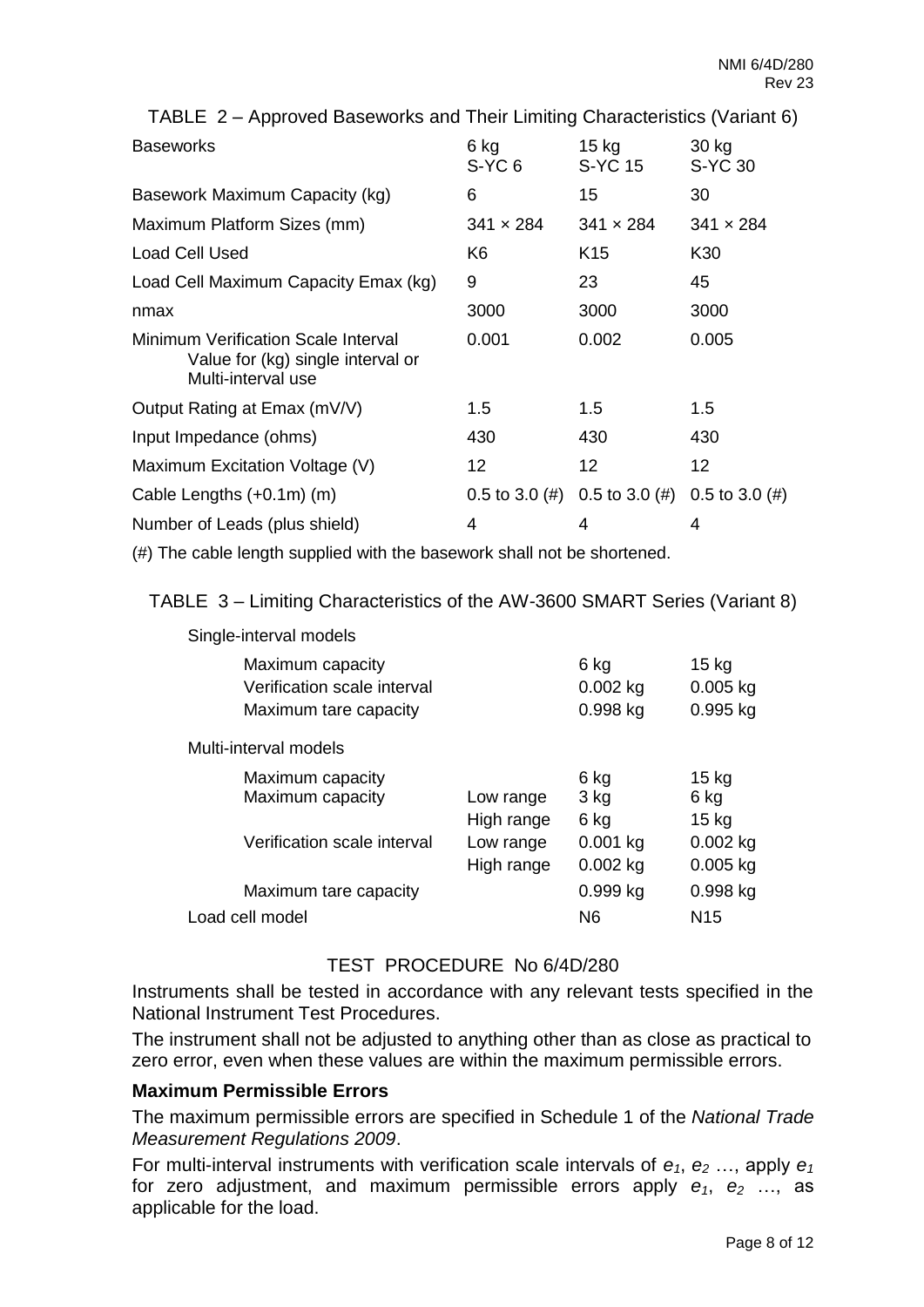### FIGURE 6/4D/280 – 1



Teraoka Seiko Model DPS-3600 Weighing Instrument (The Pattern)



FIGURE 6/4D/280 – 2

Teraoka Seiko Model DPS-3600XT Weighing Instrument (Variant 1)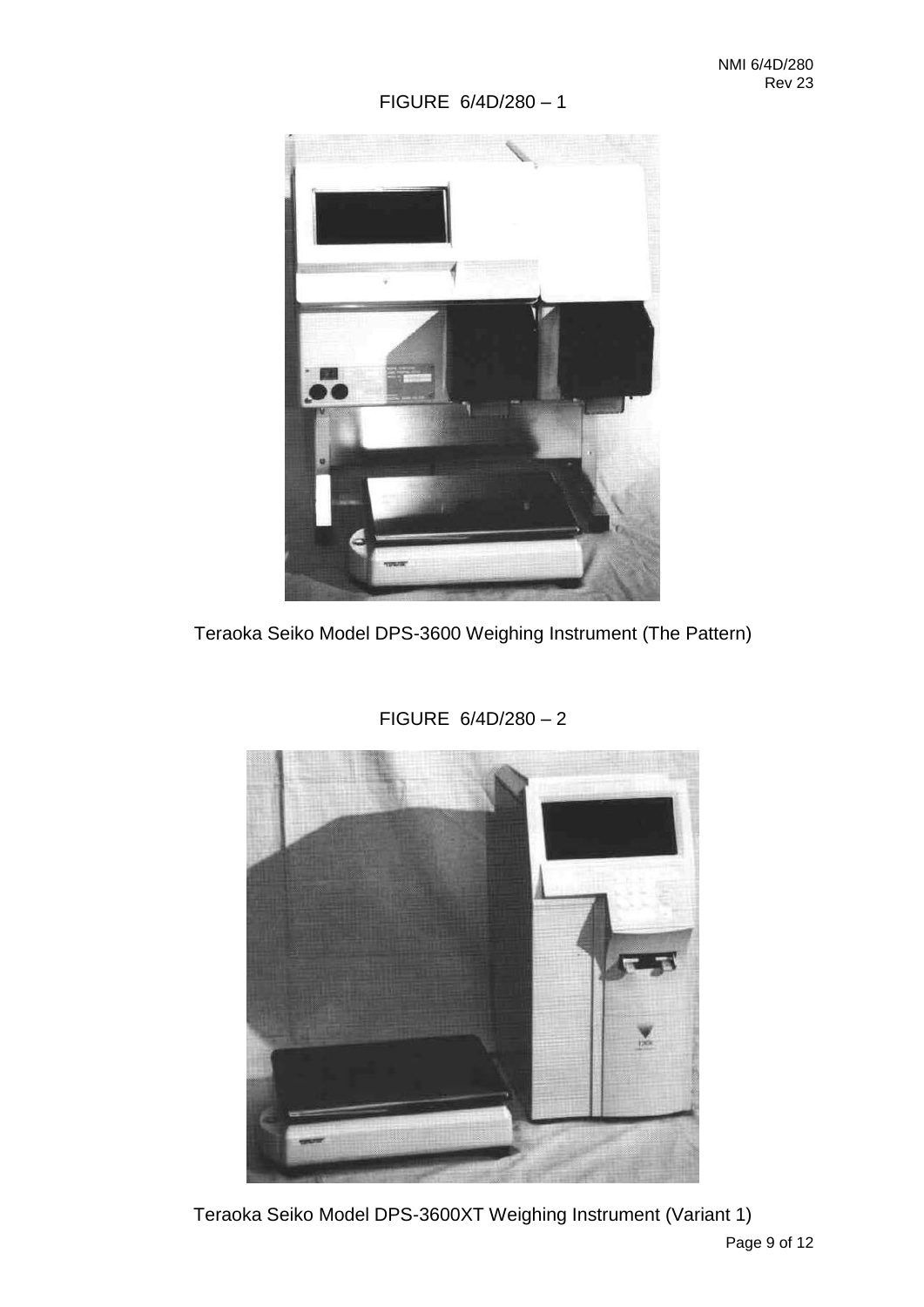FIGURE 6/4D/280 – 3



Teraoka Seiko Model AW-3600 Instrument (Variant 3)



FIGURE 6/4D/280 – 4

Teraoka Seiko Model AW-3600CP Instrument (Variant 4)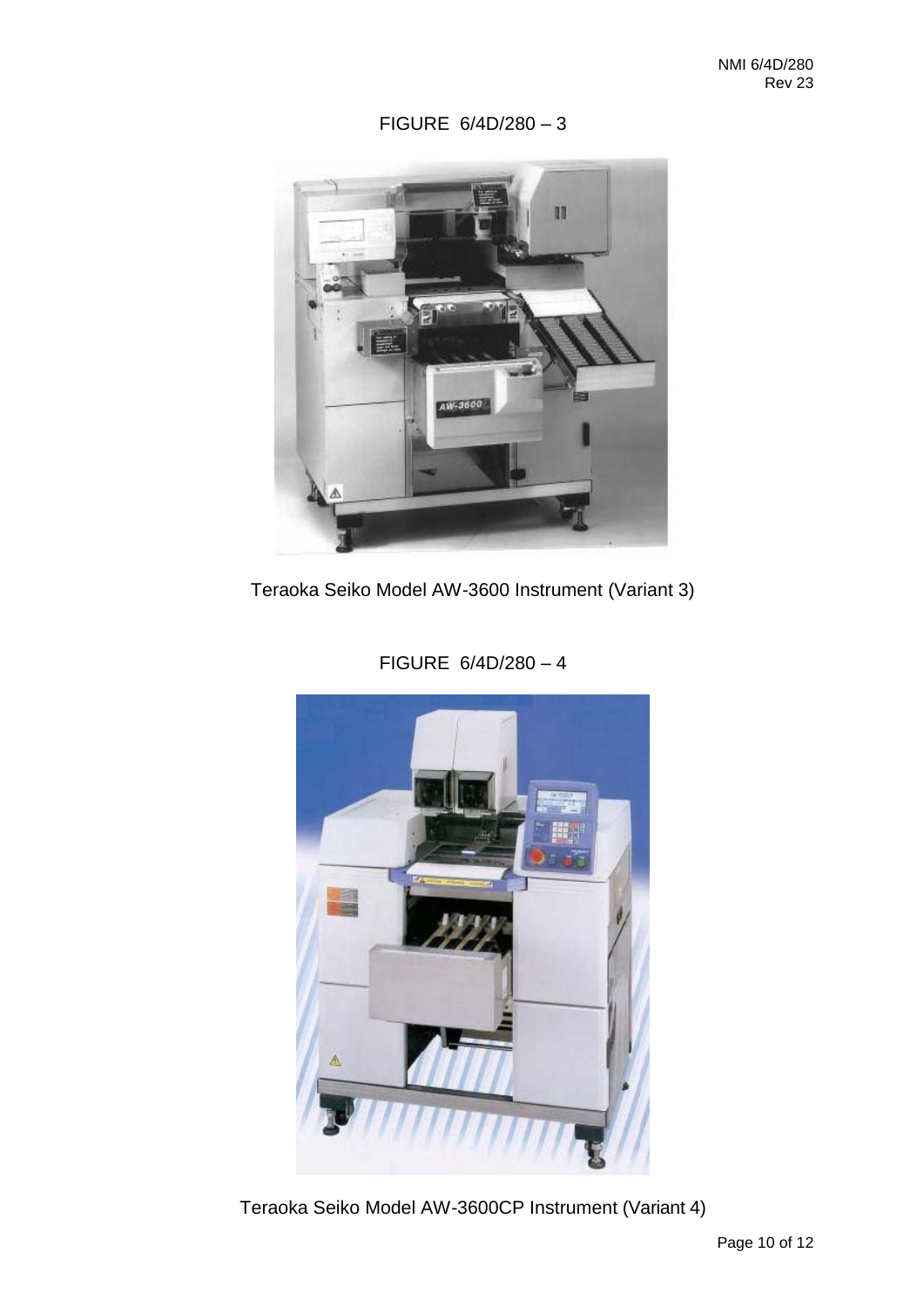### FIGURE 6/4D/280 – 5



Teraoka Seiko Model FX-3600XL (Variant 7)



### FIGURE 6/4D/280 – 6

Teraoka Seiko Model AW-3600 SMART Weighing Instrument (Variant 8)